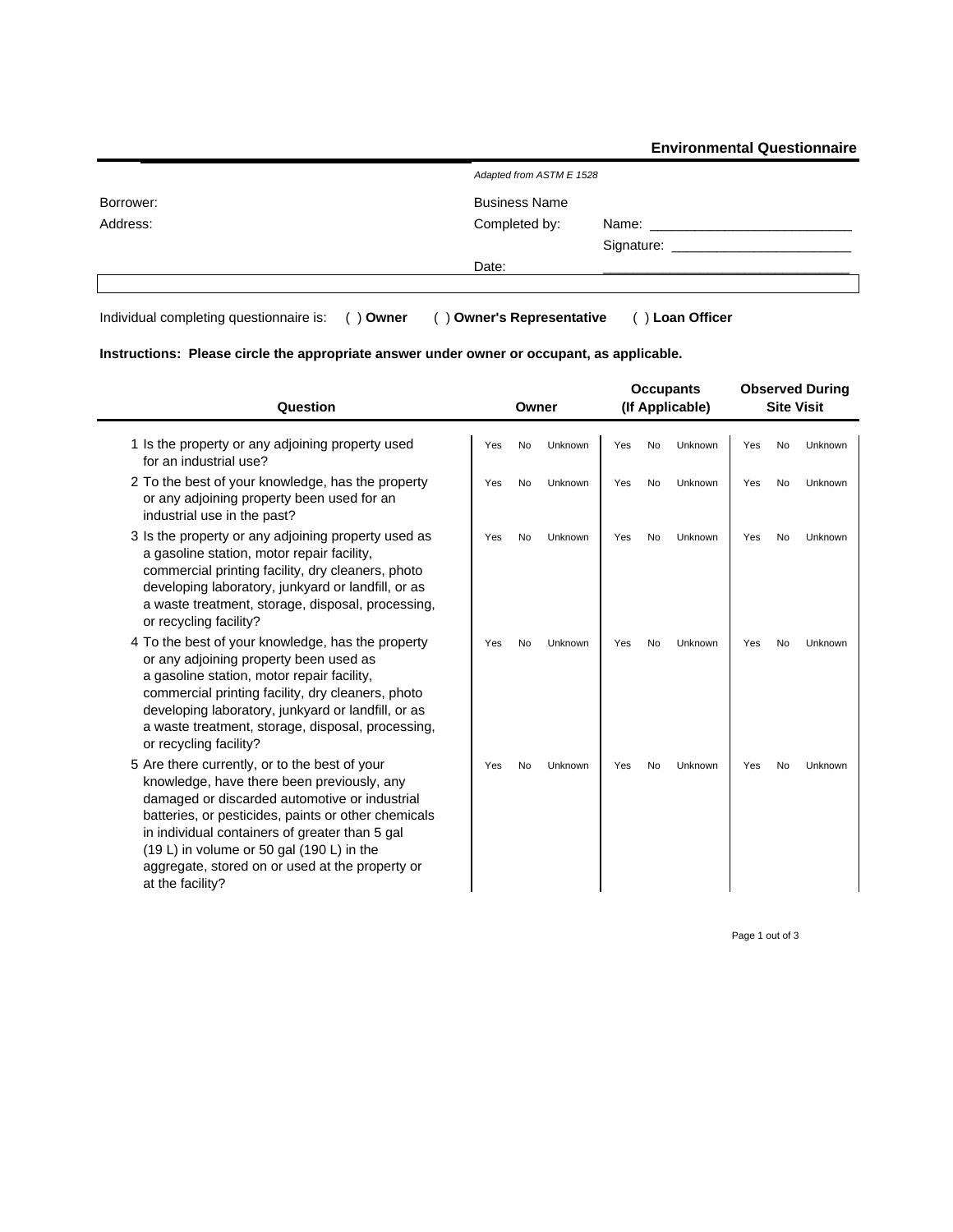| Question                                                                                                                                                                                                                                                                                                 | Owner |    |         | <b>Occupants</b><br>(If Applicable) |    |         | <b>Observed During</b><br><b>Site Visit</b> |           |         |  |
|----------------------------------------------------------------------------------------------------------------------------------------------------------------------------------------------------------------------------------------------------------------------------------------------------------|-------|----|---------|-------------------------------------|----|---------|---------------------------------------------|-----------|---------|--|
| 6 Are there currently, or to the best of your<br>knowledge, have there been previously, any<br>industrial drums (typically 55 gal (208 L) or<br>sacks of chemicals located on the property or<br>at the facility?                                                                                        | Yes   | No | Unknown | Yes                                 | No | Unknown | Yes                                         | No        | Unknown |  |
| 7 Has fill dirt been brought onto the property that<br>originated from a contaminated site or that is of<br>an unknown origin?                                                                                                                                                                           | Yes   | No | Unknown | Yes                                 | No | Unknown | Yes                                         | No        | Unknown |  |
| 8 Are there currently, or to the best of your<br>knowledge, have there been previously, any<br>pits, ponds or lagoons located on the property<br>in connection with waste treatment or waste<br>disposal?                                                                                                | Yes   | No | Unknown | Yes                                 | No | Unknown | Yes                                         | <b>No</b> | Unknown |  |
| 9 Are there currently, or to the best of your<br>knowledge, have there been previously, any<br>stained soils on the property?                                                                                                                                                                            | Yes   | No | Unknown | Yes                                 | No | Unknown | Yes                                         | No        | Unknown |  |
| 10 Are there currently, or to the best of your<br>knowledge, have there been previously, any<br>registered or unregistered storage tanks (above<br>or underground) located on the property?                                                                                                              | Yes   | No | Unknown | Yes                                 | No | Unknown | Yes                                         | No        | Unknown |  |
| 11 Are there currently, or to the best of your<br>knowledge, have there been previously, any<br>vent pipes, fill pipes, or access ways indicating<br>a fill pipe protruding from the ground on the<br>property?                                                                                          | Yes   | No | Unknown | Yes                                 | No | Unknown | Yes                                         | No        | Unknown |  |
| 12 Are there currently, or to the best of your<br>knowledge, have there been previously, any<br>flooring, drains, or walls located within the<br>facility that are stained by substances other<br>than water or are emitting foul odors?                                                                 | Yes   | No | Unknown | Yes                                 | No | Unknown | Yes                                         | No        | Unknown |  |
| 13 If the property is served by a private well or<br>nonpublic water system, have contaminants<br>been identified in the well or system that<br>exceed guidelines applicable to the water<br>system or has the well been designated as<br>contaminated by any government<br>environmental/health agency? | Yes   | No | Unknown | Yes                                 | No | Unknown | Yes                                         | No        | Unknown |  |
| 14 Does the owner or occupant of the property<br>have any knowledge of environmental lien or<br>governmental notification relating to past or<br>recurrent violations of environmental laws with<br>respect to the property or any facility located on<br>the property?                                  | Yes   | No | Unknown | Yes                                 | No | Unknown | Yes                                         | No        | Unknown |  |

Page 2 out of 3